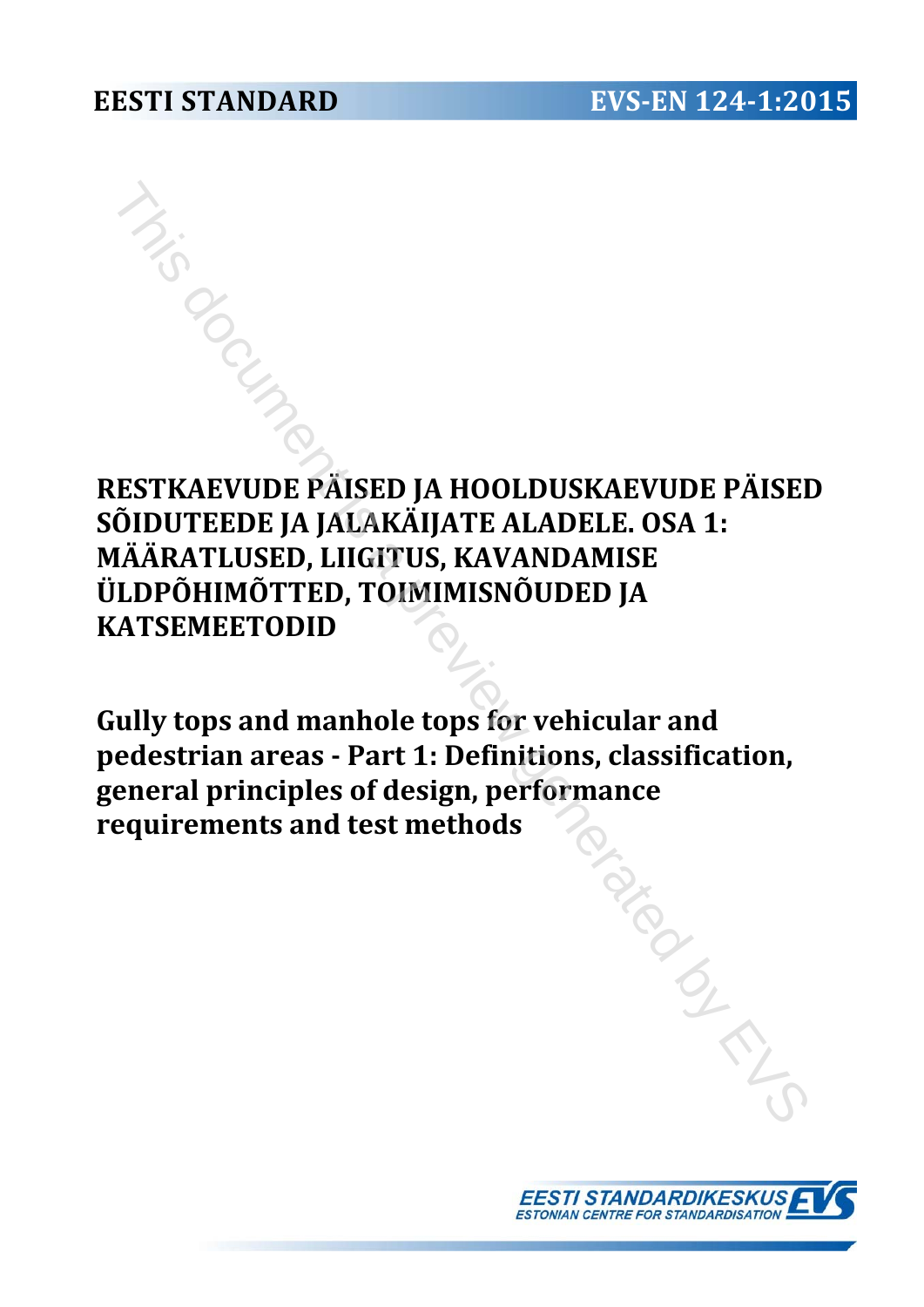## **EESTI STANDARDI EESSÕNA NATIONAL FOREWORD**

| See Eesti standard EVS-EN 124-1:2015 sisaldab This<br>teksti.                                                                                                                                                | Estonian<br>standard<br>EVS-EN<br>124-1:2015<br>Euroopa standardi EN 124-1:2015 ingliskeelset consists of the English text of the European<br>standard EN 124-1:2015. |  |
|--------------------------------------------------------------------------------------------------------------------------------------------------------------------------------------------------------------|-----------------------------------------------------------------------------------------------------------------------------------------------------------------------|--|
| on jõustunud<br>sellekohase<br>Standard<br>teate This<br>avaldamisega EVS Teatajas.                                                                                                                          | standard has<br>been<br>endorsed<br>with<br><sub>a</sub><br>notification published in the official bulletin of the<br>Estonian Centre for Standardisation.            |  |
| standardi<br>rahvuslikele<br>liikmetele<br>Euroopa<br>kättesaadavaks 10.06.2015.                                                                                                                             | Euroopa standardimisorganisatsioonid on teinud   Date of Availability of the European standard is<br>10.06.2015.                                                      |  |
| kättesaadav<br>Standard<br>on<br>Standardikeskusest.                                                                                                                                                         | Eesti The standard is available from the Estonian Centre<br>for Standardisation.                                                                                      |  |
|                                                                                                                                                                                                              |                                                                                                                                                                       |  |
|                                                                                                                                                                                                              |                                                                                                                                                                       |  |
|                                                                                                                                                                                                              |                                                                                                                                                                       |  |
|                                                                                                                                                                                                              |                                                                                                                                                                       |  |
|                                                                                                                                                                                                              |                                                                                                                                                                       |  |
| DIDIDOS                                                                                                                                                                                                      |                                                                                                                                                                       |  |
|                                                                                                                                                                                                              |                                                                                                                                                                       |  |
|                                                                                                                                                                                                              |                                                                                                                                                                       |  |
|                                                                                                                                                                                                              | Tagasisidet standardi sisu kohta on võimalik edastada, kasutades EVS-i veebilehel asuvat tagasiside                                                                   |  |
| vormi või saates e-kirja meiliaadressile <u>standardiosakond@evs.ee</u> .                                                                                                                                    |                                                                                                                                                                       |  |
| CS 93.080.30                                                                                                                                                                                                 |                                                                                                                                                                       |  |
| itandardite reprodutseerimise ja levitamise õigus kuulub Eesti Standardikeskusele                                                                                                                            |                                                                                                                                                                       |  |
| Andmete paljundamine, taastekitamine, kopeerimine, salvestamine elektroonsesse süsteemi või edastamine ükskõik millises<br>vormis või millisel teel ilma Eesti Standardikeskuse kirjaliku loata on keelatud. |                                                                                                                                                                       |  |
| kui Teil on küsimusi standardite autorikaitse kohta, võtke palun ühendust Eesti Standardikeskusega:                                                                                                          |                                                                                                                                                                       |  |
| Aru 10, 10317 Tallinn, Eesti; koduleht www.evs.ee; telefon 605 5050; e-post info@evs.ee<br>The right to reproduce and distribute standards belongs to the Estonian Centre for Standardisation                |                                                                                                                                                                       |  |
| Vo part of this publication may be reproduced or utilized in any form or by any means, electronic or mechanical, including                                                                                   |                                                                                                                                                                       |  |
| shotocopying, without a written permission from the Estonian Centre for Standardisation.                                                                                                                     |                                                                                                                                                                       |  |
| f you have any questions about copyright, please contact Estonian Centre for Standardisation:                                                                                                                |                                                                                                                                                                       |  |
| 1 - Aru 10, 10317 Tallinn, Estonia; homepage <u>www.evs.ee</u> ; phone +372 605 5050; e-m <mark>ail <u>info@evs.ee</u></mark>                                                                                |                                                                                                                                                                       |  |
|                                                                                                                                                                                                              |                                                                                                                                                                       |  |

ICS 93.080.30

#### **Standardite reprodutseerimise ja levitamise õigus kuulub Eesti Standardikeskusele**

#### **The right to reproduce and distribute standards belongs to the Estonian Centre for Standardisation**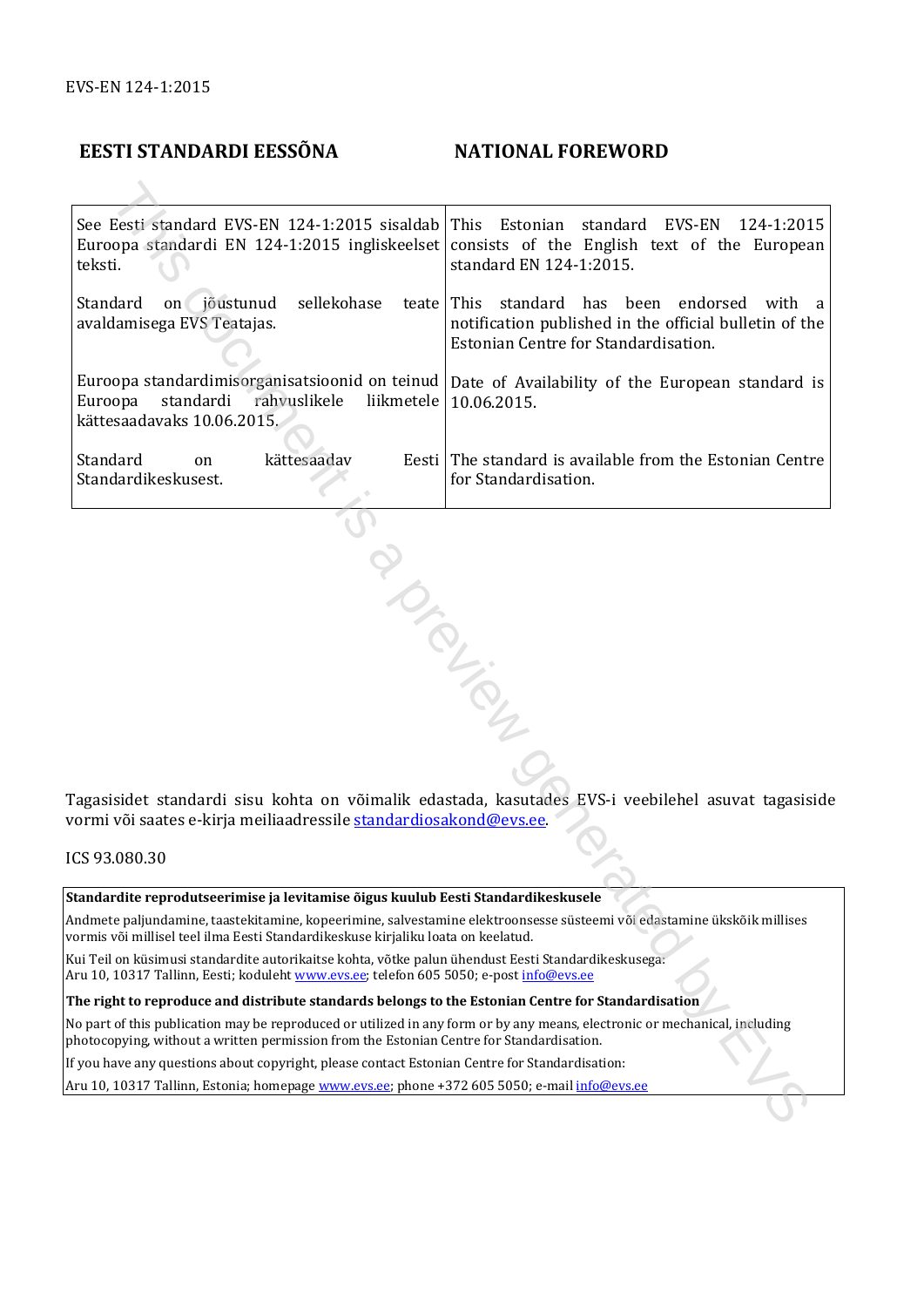# EUROPEAN STANDARD

 **EN 124-1** 

# NORME EUROPÉENNE

EUROPÄISCHE NORM

June 2015

ICS 93.080.30 Supersedes EN 124:1994

English Version

# Gully tops and manhole tops for vehicular and pedestrian areas - Part 1: Definitions, classification, general principles of design, performance requirements and test methods

Dispositifs de couronnement et de fermeture pour les zones de circulation utilisées par les piétons et les véhicules - Partie 1 : Définitions, classification, principes généraux de conception, exigences de performances et méthodes d'essai

 Aufsätze und Abdeckungen für Verkehrsflächen - Teil 1: Definitionen, Klassifizierung, allgemeine Baugrundsätze, Leistungsanforderungen und Prüfverfahren

This European Standard was approved by CEN on 12 March 2015.

CEN members are bound to comply with the CEN/CENELEC Internal Regulations which stipulate the conditions for giving this European Standard the status of a national standard without any alteration. Up-to-date lists and bibliographical references concerning such national standards may be obtained on application to the CEN-CENELEC Management Centre or to any CEN member.

This European Standard exists in three official versions (English, French, German). A version in any other language made by translation under the responsibility of a CEN member into its own language and notified to the CEN-CENELEC Management Centre has the same status as the official versions.

CEN members are the national standards bodies of Austria, Belgium, Bulgaria, Croatia, Cyprus, Czech Republic, Denmark, Estonia, Finland, Former Yugoslav Republic of Macedonia, France, Germany, Greece, Hungary, Iceland, Ireland, Italy, Latvia, Lithuania, Luxembourg, Malta, Netherlands, Norway, Poland, Portugal, Romania, Slovakia, Slovenia, Spain, Sweden, Switzerland, Turkey and United Kingdom.



EUROPEAN COMMITTEE FOR STANDARDIZATION COMITÉ EUROPÉEN DE NORMALISATION EUROPÄISCHES KOMITEE FÜR NORMUNG

**CEN-CENELEC Management Centre: Avenue Marnix 17, B-1000 Brussels**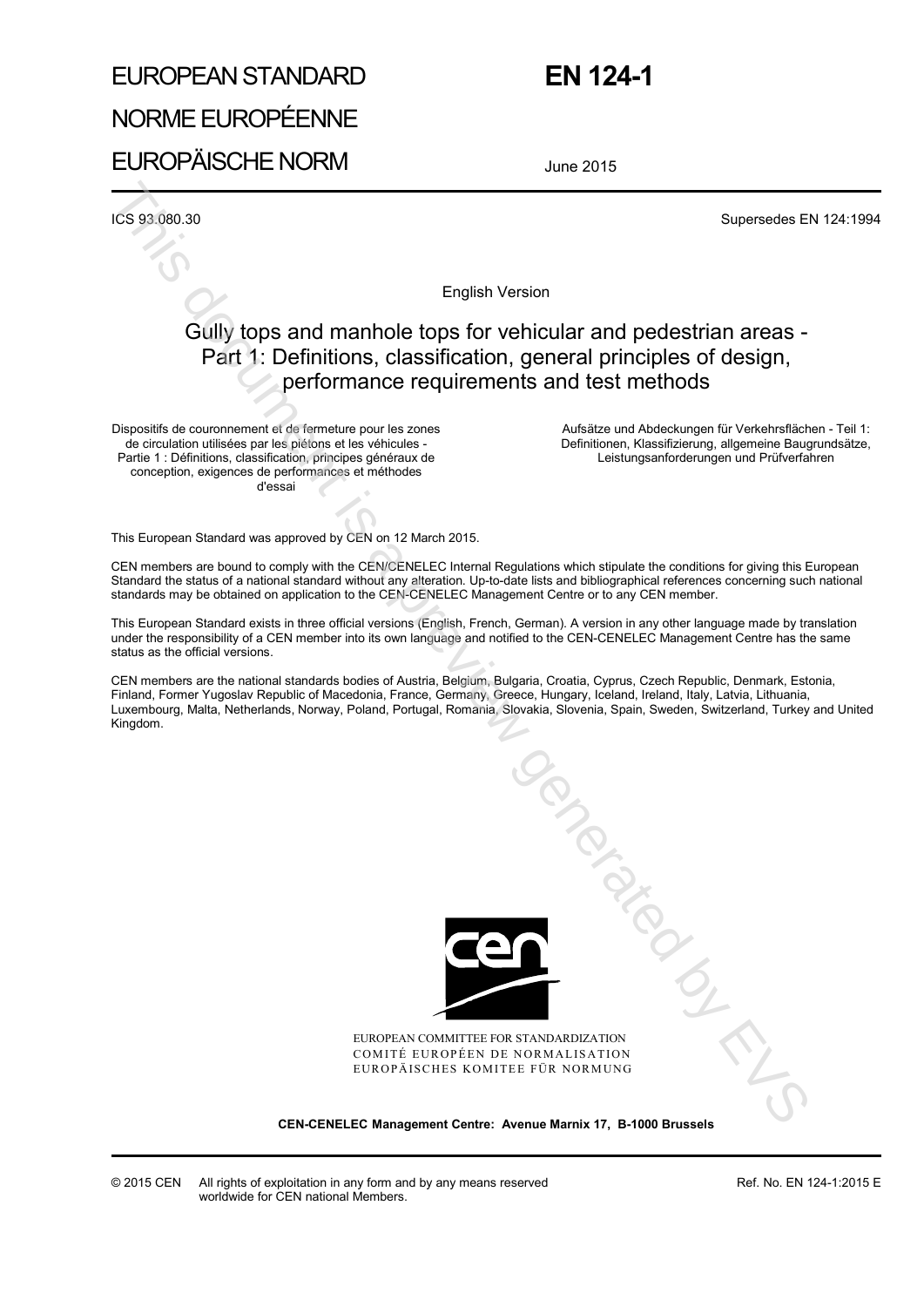# **Contents**

| 1                                                                                                                |  |
|------------------------------------------------------------------------------------------------------------------|--|
| $\mathbf{2}$                                                                                                     |  |
| 3<br>3.1<br>3.2                                                                                                  |  |
| 4<br>4.1<br>4.2                                                                                                  |  |
| 5<br>5.1<br>5.2<br>5.3                                                                                           |  |
| 6<br>6.1<br>6.2<br>6.3<br>6.4<br>6.5<br>6.6<br>6.7<br>6.8<br>6.9<br>6.10<br>6.11<br>6.12<br>6.13<br>6.14<br>6.15 |  |
| 6.16<br>6.17<br>6.18                                                                                             |  |
| 7<br>7.1<br>7.2<br>7.3<br>7.4<br>7.5                                                                             |  |
| 8<br>8.1<br>8.2<br>8.3<br>8.4<br>8.5                                                                             |  |
| 9                                                                                                                |  |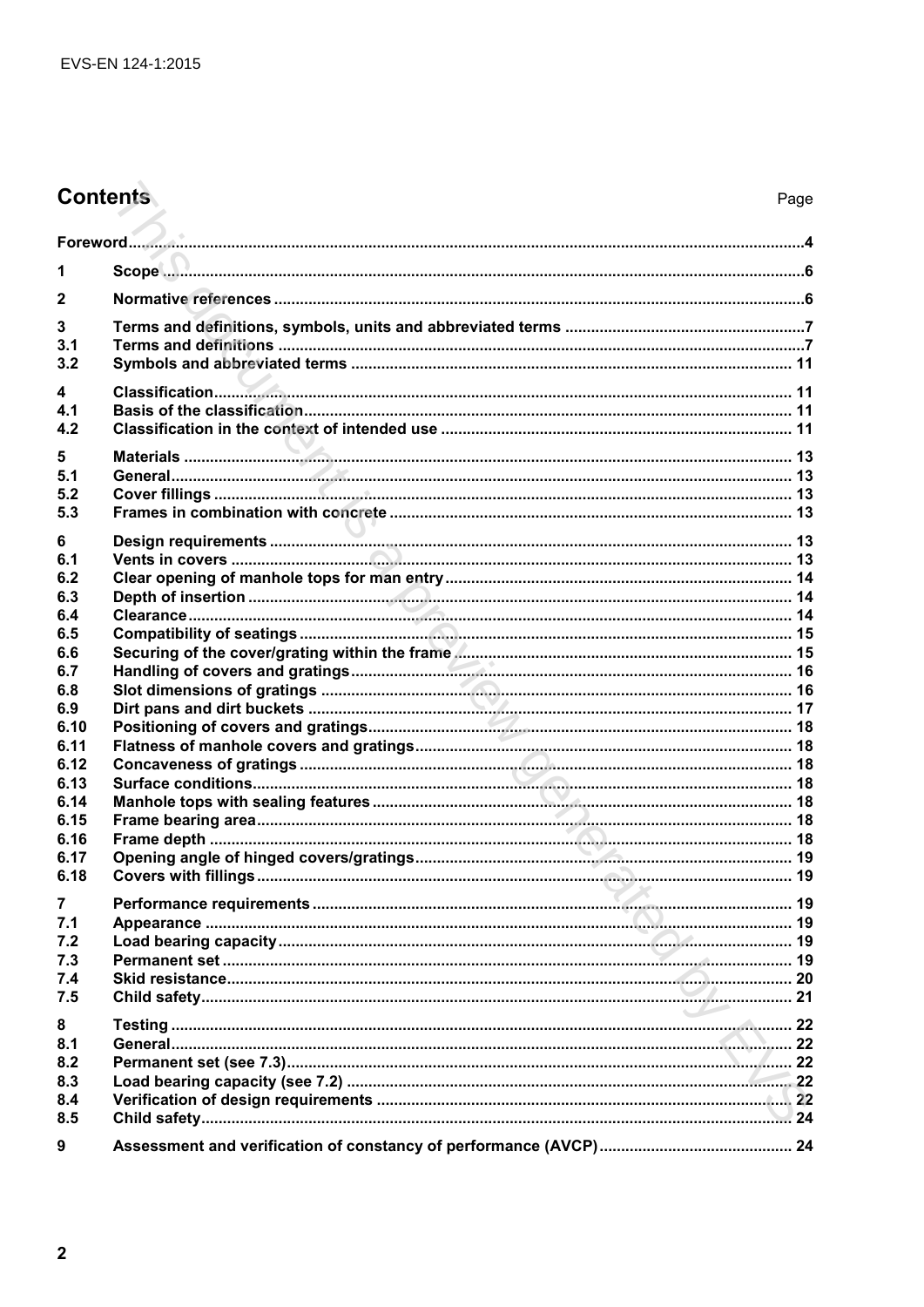| A.1 |                                                                                                |  |
|-----|------------------------------------------------------------------------------------------------|--|
| A.2 |                                                                                                |  |
| A.3 |                                                                                                |  |
| A.4 |                                                                                                |  |
|     |                                                                                                |  |
| B.1 |                                                                                                |  |
| B.2 |                                                                                                |  |
| B.3 |                                                                                                |  |
| B.4 |                                                                                                |  |
|     | Annex C (normative) Test to determine the unpolished skid resistance value (USRV) of manhole   |  |
| C.1 |                                                                                                |  |
| C.2 |                                                                                                |  |
| C.3 |                                                                                                |  |
| C.4 |                                                                                                |  |
| C.5 |                                                                                                |  |
|     |                                                                                                |  |
| D.1 |                                                                                                |  |
| D.2 |                                                                                                |  |
|     |                                                                                                |  |
| E.1 |                                                                                                |  |
| E.2 |                                                                                                |  |
|     | Annex F (informative) Recommendations for installation <b>Communication</b> 41                 |  |
| F.1 |                                                                                                |  |
| F.2 | Place of installation and selection of appropriate manhole tops and gully tops 41              |  |
| F.3 |                                                                                                |  |
| F.4 |                                                                                                |  |
| F.5 |                                                                                                |  |
| F.6 |                                                                                                |  |
| F.7 |                                                                                                |  |
| F.8 |                                                                                                |  |
|     | Annex G (informative) Explanations on testing of manhole tops with multiple covers and testing |  |
| G.1 |                                                                                                |  |
| G.2 |                                                                                                |  |
|     |                                                                                                |  |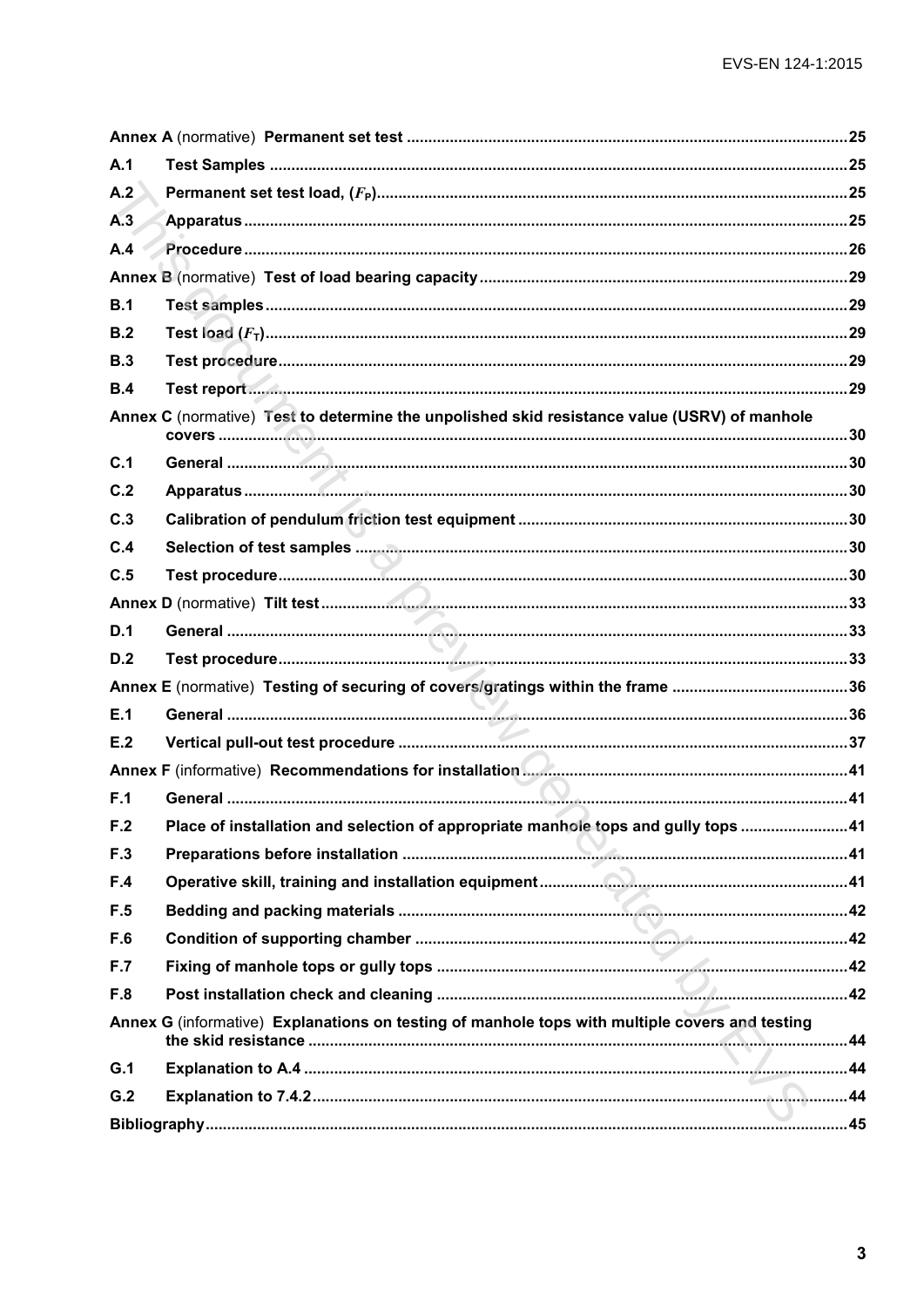## **Foreword**

This document (EN 124-1:2015) has been prepared by Technical Committee CEN/TC 165 "Wastewater engineering", the secretariat of which is held by DIN.

This European Standard shall be given the status of a national standard, either by publication of an identical text or by endorsement, at the latest by December 2015 and conflicting national standards shall be withdrawn at the latest by March 2017. norment (FN 124-1:2015) has been prepared by Technical Committee CENTC 165 "Wastewater<br>infor" the secretarial of which is held by DIN.<br>
Eventompton Standard, either by publication of an identical<br>propose Standard Haal leg

Attention is drawn to the possibility that some of the elements of this document may be the subject of patent rights. CEN [and/or CENELEC] shall not be held responsible for identifying any or all such patent rights.

Together with EN 124-2:2015, EN 124-3:2015, EN 124-4:2015, EN 124-5:2015 and EN 124-6:2015, this document supersedes EN 124:1994.

This document has been prepared under a mandate given to CEN by the European Commission and the European Free Trade Association.

EN 124, *Gully tops and manhole tops for vehicular and pedestrian areas*, consists of the following parts:

- *Part 1: Definitions, classification, general principles of design, performance requirements and test methods*;
- *Part 2: Gully tops and manhole tops made of cast iron*;
- *Part 3: Gully tops and manhole tops made of steel or aluminium alloys*;
- *Part 4: Gully tops and manhole tops made of steel reinforced concrete*;
- *Part 5: Gully tops and manhole tops made of composite materials*;
- *Part 6: Gully tops and manhole tops made of polypropylene (PP), polyethylene (PE) or unplasticized poly(vinyl chloride) (PVC-U)*.

EN 124-1 is not a harmonized standard but a supporting standard for the harmonized standards EN 124-2, EN 124-3, EN 124-4, EN 124-5 and EN 124-6.

The main changes with respect to the previous edition are listed below:

- a) the standard was split into 6 parts, where Part 1 contains general design and performance requirements and Parts 2 to 6 performance requirements for manhole tops and gully tops made of specific materials;
- b) definition for "securing feature" added;
- c) definition for "locking accessory" added;
- d) skid resistance test added;
- e) tilt test added;
- f) test of securing of covers/gratings within the frame added;
- g) evaluation of conformity changed to AVCP;
- h) recommendations for installation added.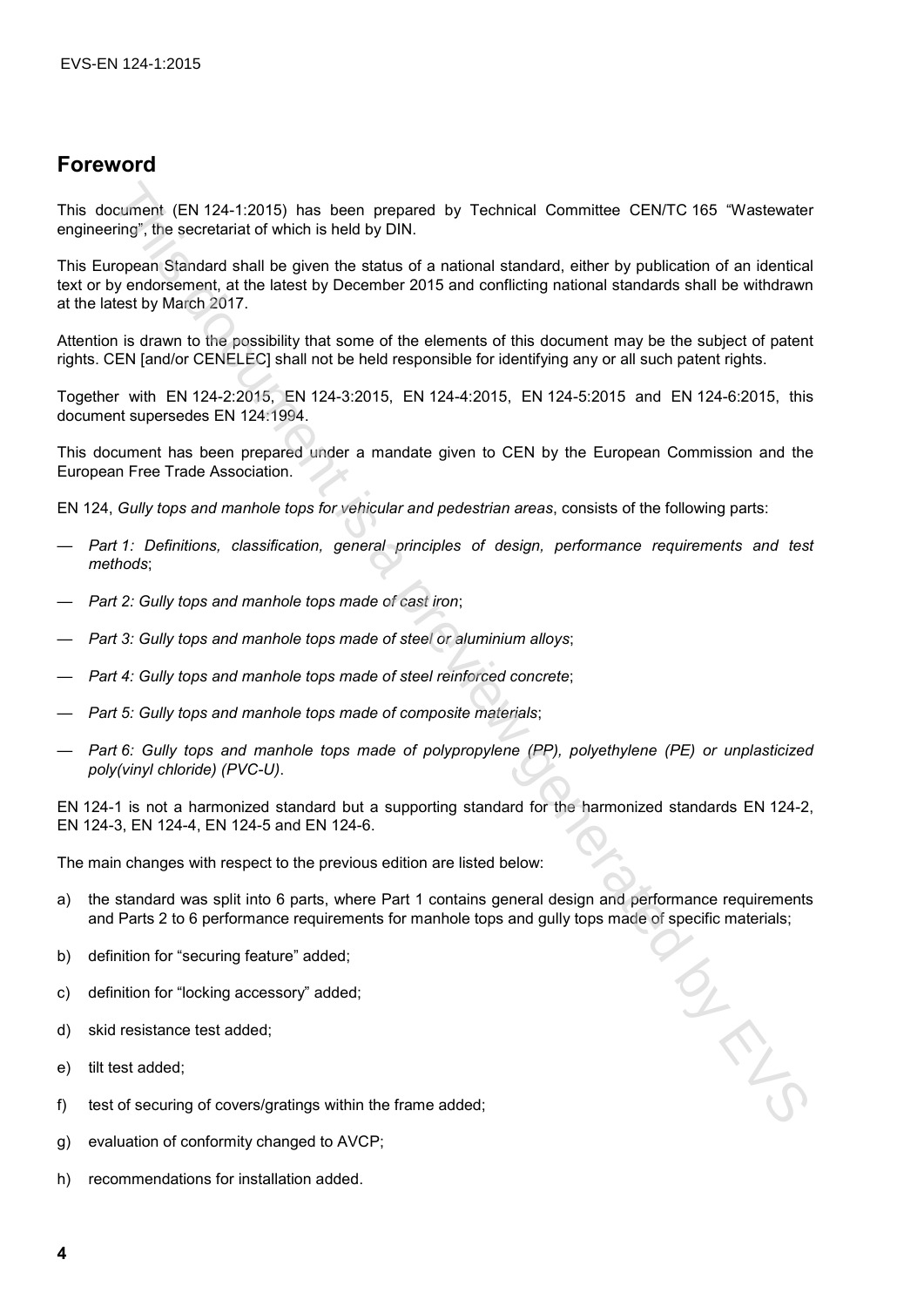According to the CEN-CENELEC Internal Regulations, the national standards organizations of the following countries are bound to implement this European Standard: Austria, Belgium, Bulgaria, Croatia, Cyprus, Czech Republic, Denmark, Estonia, Finland, Former Yugoslav Republic of Macedonia, France, Germany, Greece, Hungary, Iceland, Ireland, Italy, Latvia, Lithuania, Luxembourg, Malta, Netherlands, Norway, Poland, Portugal, Romania, Slovakia, Slovenia, Spain, Sweden, Switzerland, Turkey and the United Kingdom. Thurgary, Cendard, Treata, Special, Special, Librariana, Librariana, Twempourg, Mala, Netherlands, Newsley, Peland, P<br>
Homen's Showkie, Skowenia, Specia, Sweden, Switzerland, Turkey and the United Kingdom.<br>
Although Showki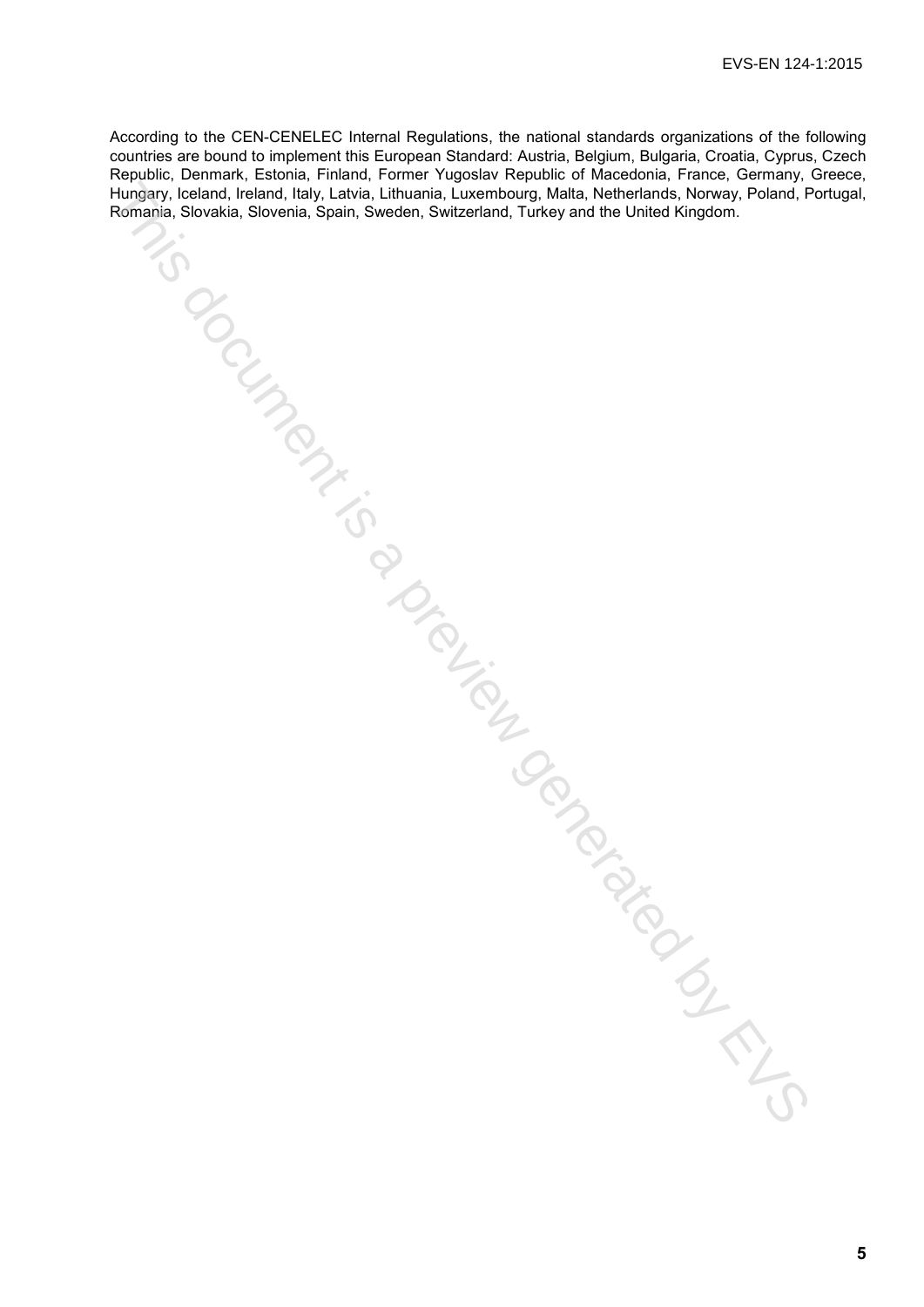#### **1 Scope**

This European Standard is applicable to manhole tops and gully tops with a clear opening up to and including 1 000 mm for covering gullies, manholes and inspection chambers installed in areas subjected to pedestrian and/or vehicular traffic. It specifies definitions, classification, general principles of design, performance requirements and test methods for gully tops and manhole tops according to: since its analism to separate the matrix of the matrix of the second in the second put and matrix preview and the second put and the second put and the second put and the second put and the second put and the second put a

- EN 124-2, for gully tops and manhole tops made of cast iron;
- EN 124-3, for gully tops and manhole tops made of steel or aluminium alloys;
- EN 124-4, for gully tops and manhole tops made of steel reinforced concrete;
- EN 124-5, for gully tops and manhole tops made of composite materials;
- EN 124-6, for gully tops and manhole tops made of polypropylene (PP), polyethylene (PE) or unplasticized poly(vinyl chloride) (PVC-U).

Part 1 is only applicable in combination with at least one of the standards EN 124-2, EN 124-3, EN 124-4, EN 124-5 and EN 124-6 each of which has this Part 1 as an integral part.

This European Standard is not applicable to:

- gratings/covers as part of prefabricated drainage channels according to EN 1433,
- floor and roof gullies in buildings which are specified in EN 1253 (all parts),
- surface boxes.

#### **2 Normative references**

The following documents, in whole or in part, are normatively referenced in this document and are indispensable for its application. For dated references, only the edition cited applies. For undated references, the latest edition of the referenced document (including any amendments) applies.

EN 124-2:2015, *Gully tops and manhole tops for vehicular and pedestrian areas — Part 2: Gully tops and manhole tops made of cast iron*

EN 124-3:2015, *Gully tops and manhole tops for vehicular and pedestrian areas — Part 3: Gully tops and manhole tops made of steel or aluminium alloys*

EN 124-4:2015, *Gully tops and manhole tops for vehicular and pedestrian areas — Part 4: Gully tops and manhole tops made of steel reinforced concrete*

EN 124-5:2015, *Gully tops and manhole tops for vehicular and pedestrian areas — Part 5: Gully tops and manhole tops made of composite materials*

EN 124-6:2015, *Gully tops and manhole tops for vehicular and pedestrian areas — Part 6: Gully tops and manhole tops made of polypropylene (PP), polyethylene (PE) or unplasticized poly(vinyl chloride) (PVC-U)*

EN 206:2013, *Concrete — Specification, performance, production and conformity*

EN 13036-4, *Road and airfield surface characteristics — Test methods — Part 4: Method for measurement of slip/skid resistance of a surface: The pendulum test*